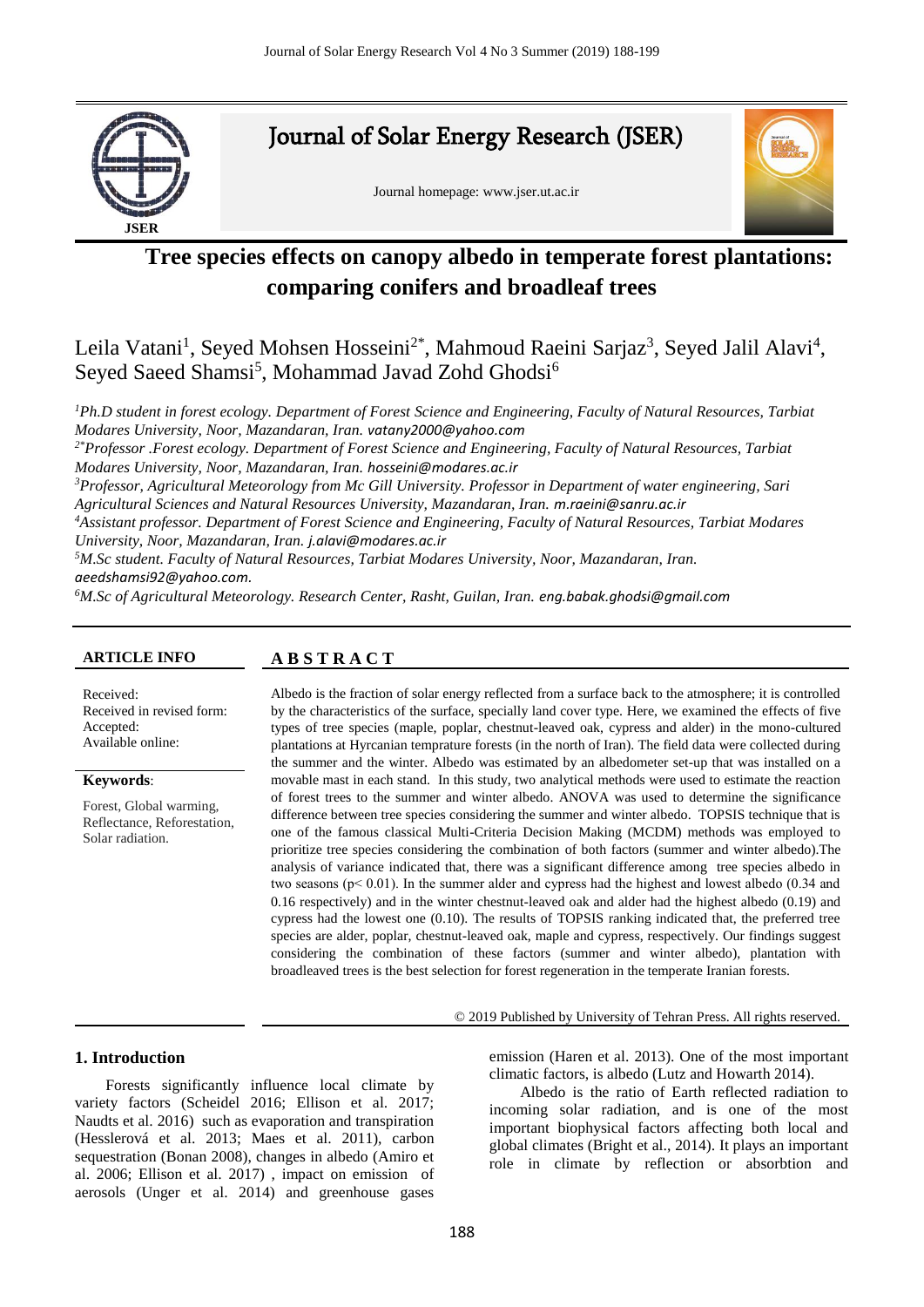subsequently it is reradiated as a long-wave radiation by a surface (Burakowski et al. 2015).

More albedo cools the earth surface and the magnitude of cooling depends on a variety of factors including snow depth, cloud cover, solar zenith angle, land cover type, growth conditions and air humidity (Mote 2008; Atlaskina et al. 2015). Land cover albedo is a critical component of the Earth climate system (Hollinger 2010) that changes, considering the characteristics of the vegetation (Lutz and Howarth 2014). Of the main vegetated land surface types is forest that changes the surface albedo (Amiro et al., 2006; Betts and Ball, 1997).

Surface albedo of a forest describes the ratio of reflections from the soil or forest floor to the incident solar radiation (Kuusinen 2014). Considering this factor, forests have an important role in controlling the temperature of the Earth's surface (Hovi et al. 2016). In tropical and temperate regions, albedo is one of the critical variable affecting local climate (Rautiainen et al., 2011; Ellison et al. 2017) and is directly affected by forest management activities such as tree harvesting, plantation, reforestation and natural disturbances (Halim et al., 2019).

Nowadays, forest managers have established large-scale forest systems (Streck 2012; Angelsen and Kanounnikoff 2008) in order to change the local climatic conditions by altering the forest structure and tree species composition (Kuusinen et al. 2016).

Forest structure, tree species composition (Stephens et al. 2015; Kuusinen 2016), canopy structure (Bonan 2008), arrangement, type and size of the trees, the foliage structure of trees (Roberts et al. 2004; Rautiainen and Stenberg 2005; Smolander and Stenberg 2005), seasonal changes (Kuusinen et al. 2014; Nilson et al. 2008; Niemi et al. 2012) and understory vegetation (Kimes et al. 1986) influence forest albedo. These factors should be considered by forest in the reforestation and plantation (Bright et al. 2014; Alkama and Cescatti 2016; Naudts et al. 2016; Hovi et al. 2016).

Previous studies indicated forest albedo was influenced by tree species type, broad-leaved tree species have presented higher albedo than the coniferous trees (Lukeš et al. 2013; Kuusinen et al. 2014; Hollinger et al.

 Seasonal variations in vegetation influence the albedo and forest reflectance properties (Kuusinen et al. 2014; Betts and Ball 1997; Nilson et al. 2008; Niemi et al. 2012; Kuusinen et al. 2012). The study of albedo in boreal forests showed different patterns in the winter and the summer. Albedo in the needleleaf trees, with lower seasonal variation was lower than broadleaf trees (Kuusinen et al. 2014). The dominant forest types which were planted at a spacing of 3×3m, included maple (Acer velutinum Bioss), poplar (Populus deltoids Barter.ex Marsh),

Most of the solar radiation is received during summer, when the coniferous forest albedo is very low because about 90% of the incident solar radiation is absorbed (Lukeš et al. 2013; Hollinger et al. 2010).

Hyrcanian forests in the North of Iran, are the last remnants of natural deciduous forests in the world (Parsapour et al. 2018), with unique richness of biological diversity, endemic species and natural beauty creative genius in the form of this ancient forests (Poorzady and Bakhtiari 2009; Akhani et al. 2010).

Nowadays, natural forest areas have been decreased due to intensive logging and regarding the other part, the necessity for woods had growing trend due to increase within population, consequently plantation with local species for rehabilitating degraded forests is fundamental (Yousefi et al., 2010).

 In general, albedo has two distinct effects on the local climate: warming or cooling (Bernier et al. 2011; Schwaiger and Bird 2010), and investigating the interactions between sunlight and the forest canopy albedo is an urgent requirement to monitor the effects of climate change in forest.

 Hence, in this study we examined seasonal variation of albedo in two types of forest tree species: broadleaved and needleleaved. It's hypothesized that stands with higher dominance of deciduous broadleaf species would show higher albedo than coniferdominated stands in the temperate broadleaf forests.

The specific aims of this study are: (i) estimating the albedo in two types of tree species (broadleaf and needleleaf), (ii) determining the effect of seasonal variation (summer and winter) on forest albedo.

# **2.Materials and methods**

# **A. Site description**

This research carried out in Mahdasht and Pahnekola district of Mazandaran Province, northern Iran (36°,30′,00′′N, 53°,00′,00′′E (Mahdasht); 36°,07′,20′′ N, 53°,02′,25′′ E (PahneKola) Fig. 1). Previously, these areas were dominated by natural forests and native tree species such as chestnut-leaved oak (Quercus castaneifolia C.A.Mey), hornbeam (Carpinus betulus L.), and ironwood tree (Parrotia persica (DC)C.A.Mey). In the 1990s, these forests were partially destroyed because of extensive exploitation carried out by local residents. Consequently, in 1993 these parcels were clear-cut, stumps eradicated, and then afforested in 1994.

cypress (Cupressus sempervirens var. Horizeotalis), chestnut-leaved oak (Quercus castaneifolia C.A.Mey) and alder (Alnus glutinosa (L.) Gaertn)(Fig. 1).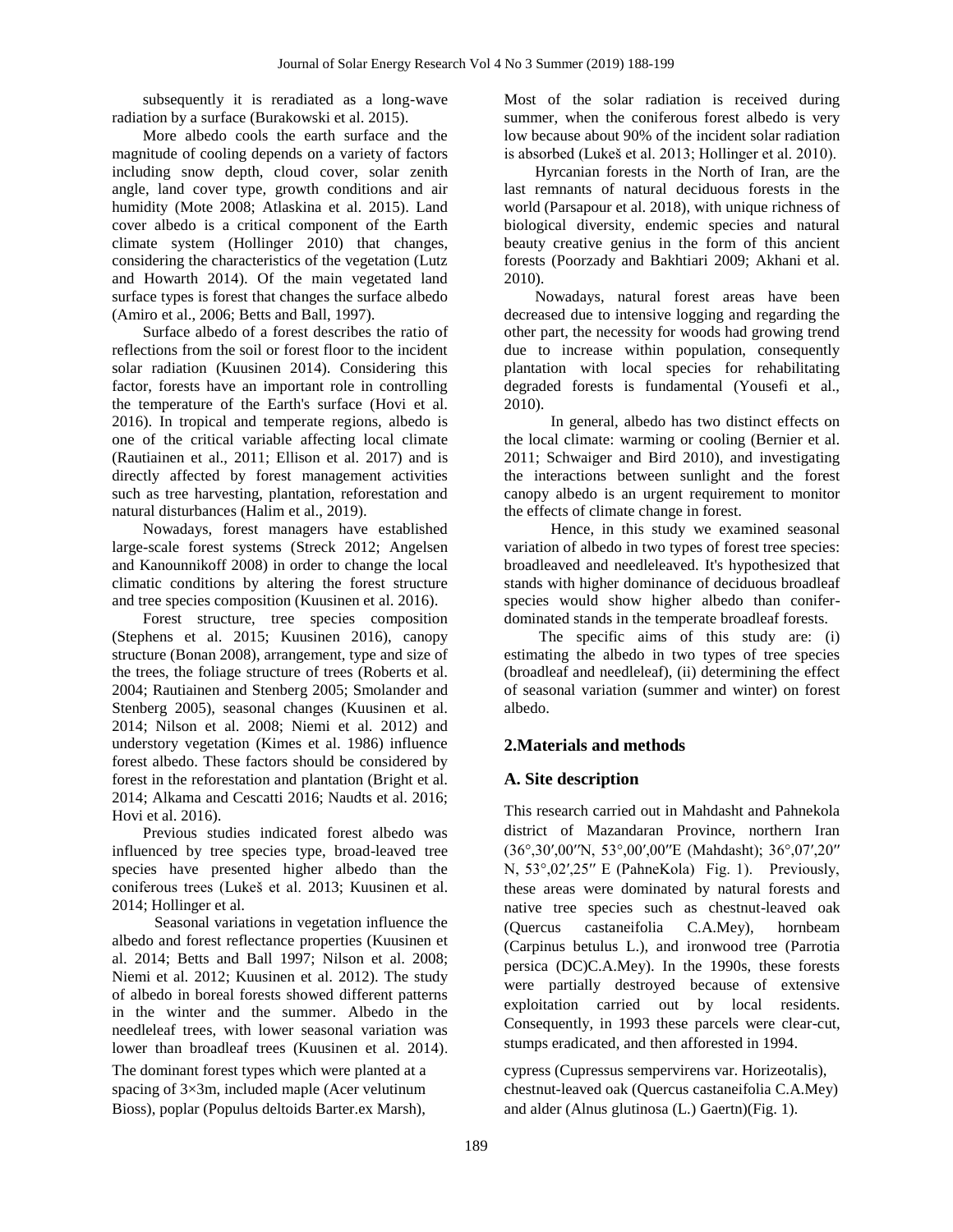

**Fig. 1.** Location of the study area in the Mazandaran Province, northern Iran (left). Treatments including plantations with maple (*Acer velutinum* Bioss), poplar (*Populus deltoids* Barter.ex Marsh), cypress (*Cupressus sempervirens*  var*.* Horizontalis), chestnut-leaved oak (*Quercus castaneifolia* C.A.Mey) and alder (*Alnus glutinosa* (L.) Gaertn) (Right).

The study area, located between 230 to 250 m a.s.l., shows very similar physiographic, climatic conditions and management practices. Annual mean rainfall is 923 mm, average daily temperatures vary

from 6.4  $\degree$ C in January to 31  $\degree$ C in August and mean annual temperature is 16.9 °C (Mahdasht meteorological station) (Fig. 2).



**Fig. 2** Mean monthly temperature and precipitation in the study area based on Mahdasht meteorological station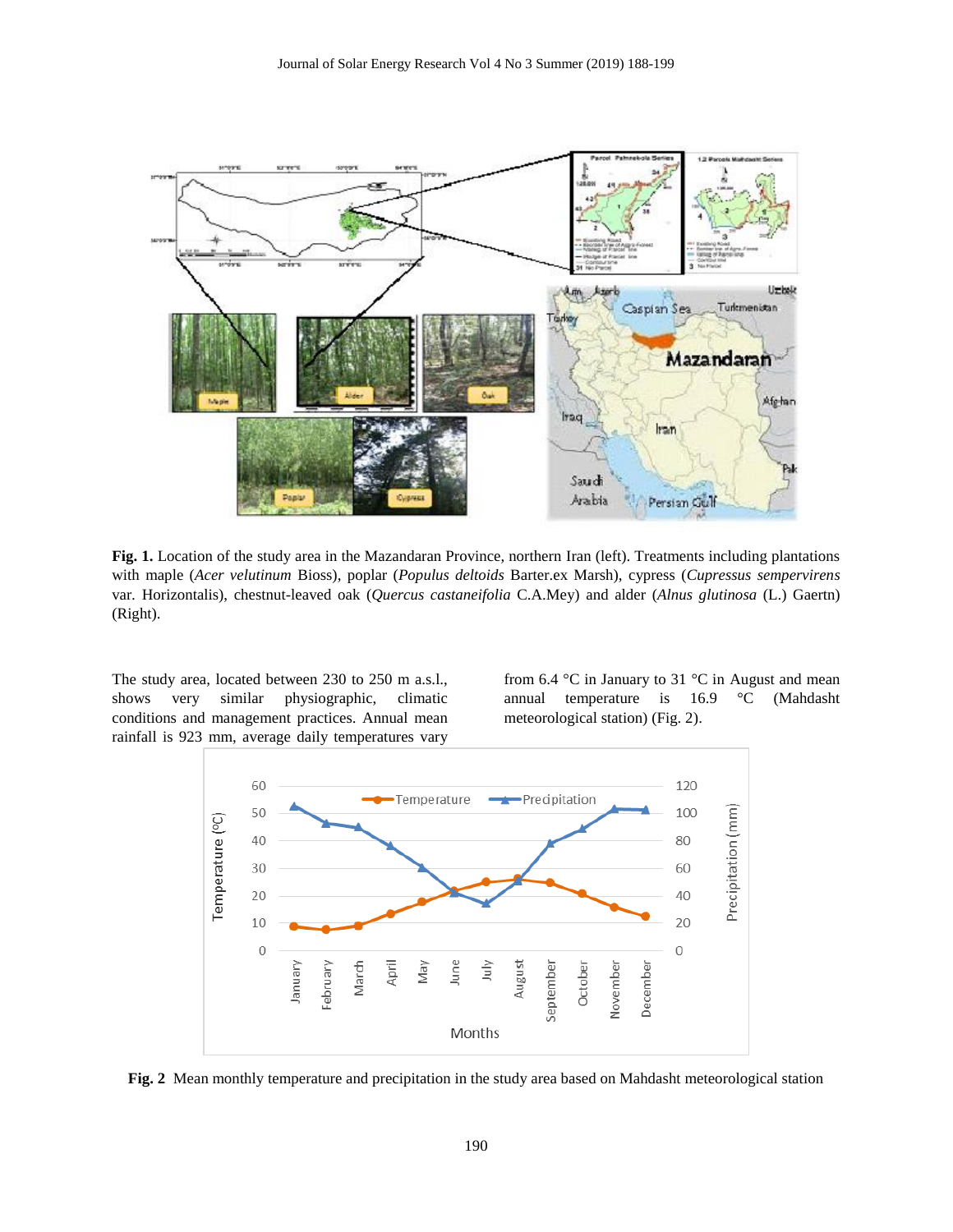All of the sample plots in each site were on similar slope, elevation and aspect (Northern). Measurements were performed between July and August (In the summer) and December to January (In the winter) (2017-2018). Total tree height, DBH (diameter at breast height), stand density (number of live tree per hectare), crown length and diameter, percentage of living crown and slope & elevation of study sites were measured in each plot (Table.1). These data were taken at 8 plots (20×20 m) per each planted stand.

**Table 1.** Stand variables average (*Acer velutinum* Bioss*, Populus deltoids* Barter.ex Marsh, *Cupressus sempervirens*  var*.* Horizontalis, *Quercus castaneifolia* C.A.Mey and *Alnus glutinosa* (L.) Gaertn.

| <b>Planted</b><br>forest   | <b>Stand</b><br>density<br>$(trees ha-1)$ | Height<br>(m) | <b>DBH</b><br>(cm) | Crown<br>diameter<br>(m) | Crown<br>length(m) | Canopy<br>cover % | <b>Elevation</b><br>(m) | <b>Slope</b><br>(%) | Age<br>(years) |
|----------------------------|-------------------------------------------|---------------|--------------------|--------------------------|--------------------|-------------------|-------------------------|---------------------|----------------|
| Alder                      | 1465                                      | 20            | 20                 | 5                        | 6.5                | 85                | 235                     | 5%                  | 22             |
| Chestnut-<br>leaved<br>oak | 1585                                      | 17.5          | 17.7               | 3.8                      | 5                  | 92                | 240                     | 5%                  | 22             |
| Maple                      | 1480                                      | 20.9          | 24.2               | 4.7                      | 6.4                | 94                | 235                     | 4%                  | 22             |
| Poplar                     | 1525                                      | 21.8          | 25.6               | 5                        | 7                  | 82                | 250                     | 4%                  | 22             |
| <b>Cypress</b>             | 1470                                      | 17.8          | 19.2               | 3.8                      | 5.5                | 70                | 240                     | 5%                  | 22             |

 $DBH =$  diameter at height (1.3 meter height)

# **B. In-situ albedo measurements**

Field data were collected in each site during early and late summer of 2017,as well as the winter of 2018. Forest albedo was measured from the ground level measurements that measured the direct normal radiation and the Earth reflection using portable albedo-meter. It was the CM-7B, manufactured and calibrated by Kipp & Zonen and measures the albedo in the wavelengths ranging from 300 to 3000 nm (Hollinger et al., 2010; Thiel et al., 2008). The albedo-meter is positioned approximately 2 m above the canopy on the fixed tower in each site. The set-up was installed at 17-22m height into a horizontal area (Fig.3). In this study, in-situ masurement was used to estimate tree species albedo separately by albedometer set-up, because, in situ measurements are accurate and can be directly linked with fieldmeasured forest structure. On the other hand, they are extremely tedious and cannot cover large variations in forest structure. Satellite data provide ample coverage of varying forest structures and wide spatial extent but may compromise spatial resolution and detail in the characterization of forest structure (Hovi et al., 2016).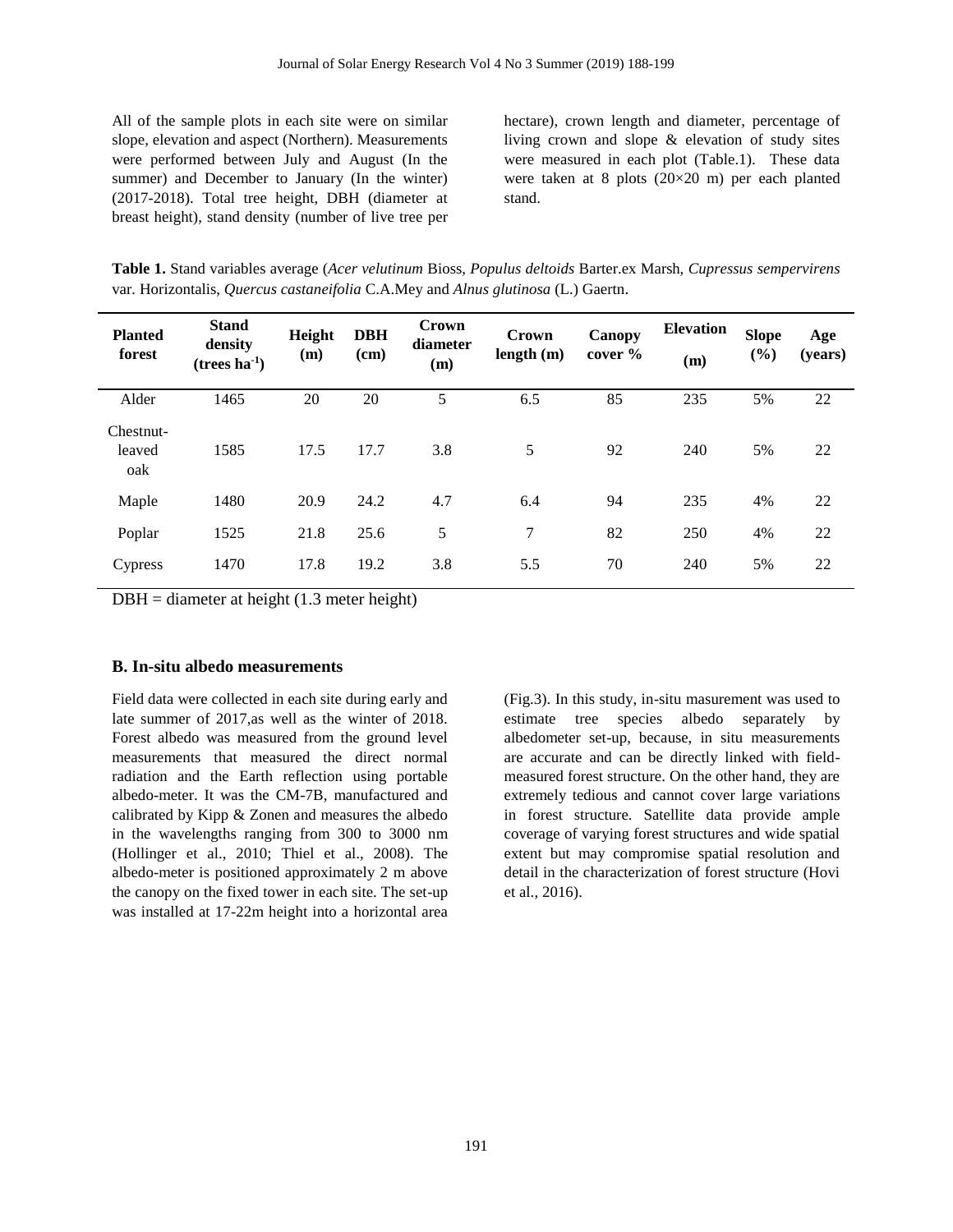

**Fig. 3** Albedometer CM-7B by Kipp & Zonen

Nearly all of the measurement data were taken during full sunny days. The daily albedos were measured 24 hours a day (Eight days in each site). Albedo was (1)

$$
Albedo = \frac{reflected light (Wm^{-2})}{incident light (Wm^{-2})}
$$

#### **C. Statistical analysis**

The normality of the variables was checked by the Kolmogorov- Smirnov test and Levene's test was used to examine the equality of the variances. Oneway analysis of variance (ANOVA) was used to compare albedo among the different sites. Duncan test was further employed for grouping of tree species considering one of these factors (Summer or winter albedo) at the  $P=0.05$  level. Two way ANOVA test was used to compare albedo in two seasons of summer and winter. All statistical analyses In order to prioritize the most appropriate tree species under global warming condition, TOPSIS technique

1) (Kuusinen 2014).

software package.

calculated from the ratio of daily total reflected (W m-2) to incident solar radiation (W m-2) (Equation.

were conducted using the SPSS 24 statistical

was used (Using the Excel software). The TOPSIS technique (A technique for order performance by similarity to ideal solution) was used to integrate all the research data into a final ranking by considering the results of all factors (Summer and winter albedo). TOPSIS is one of the famous classical Multi-Criteria Decision Making (MCDM) methods, which was initiated for the first time by Hwang and Yoon (1981). The basic concept of this method is that the best selected alternative should simultaneously minimize the distance from an ideal point and maximize the space from a nadir point in a geometrical sense (Olson, 2004). TOPSIS algorithm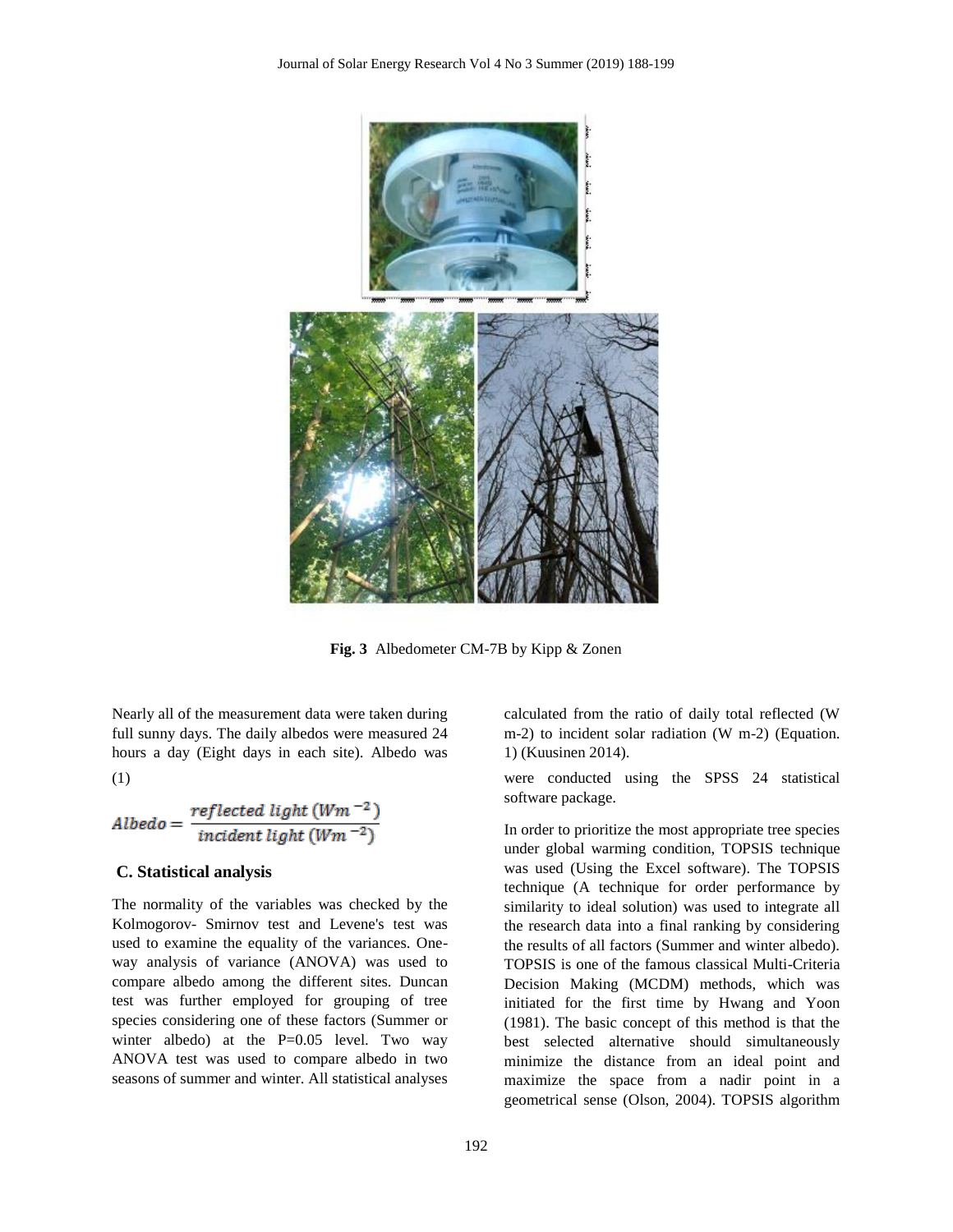determines the most preferable choice among all possible choices. The best alternative is the one with the shortest distance to the fuzzy positive ideal solution and with the longest distance to the fuzzy negative ideal solution. There have been some studies in the literature using TOPSIS for the solution of MCDM problems (Olson, 2004; Uzun and Yıldırım, 2016). The TOPSIS procedure is shown in Figure 4 in five main steps (Shyur et al., 2006):



**Fig. 4**. Procedure of TOPSIS method

# **3.Results**

# **A. Summer albedo**

Our data showed that there were significant differences in albedo among different tree species and albedo was affected by various tree species. Daily albedo varied between 0.157 (Cypress) and 0.338 (Alder). Mean albedo was found in ranked order of alder > poplar > maple > chestnut-leaved oak > cypress. Albedo in the alder was higher (p< 0.01) than in the other stands. Cypress had the lowest summer albedo (Fig.5). Broadleaved trees had significantly higher albedo than needleleaved tree species. In this study, the amount of albedo in the broadleaved trees was 62– 76% higher than that in the coniferous trees.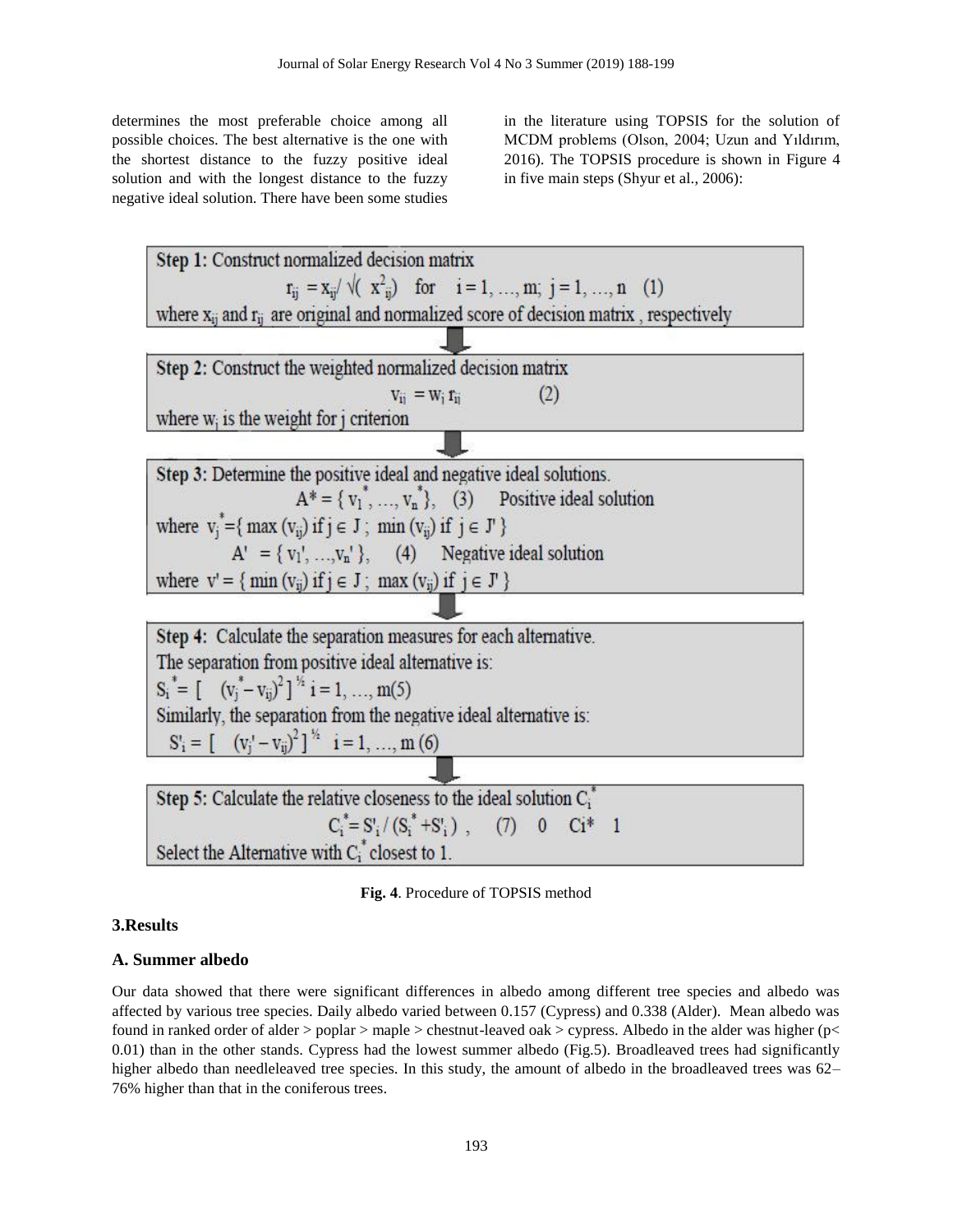

**Fig. 5** Mean (±SE; n = 8) of summer albedo in different tree species.The studied trees species were maple (*Acer velutinum* Bioss)*,* poplar (*Populus deltoids* Barter.ex Marsh), cypress (*Cupressus sempervirens* var*.* Horizontalis), chestnut-leaved oak (*Quercus castaneifolia* C.A.Mey) and alder (*Alnus glutinosa* (L.) Gaertn)

# **B.Winter albedo**

The results indicated that there was significant difference in albedo among different tree species. Mean albedo was found in ranked order of alder≈ chestnut-leaved oak> poplar> maple> cypress. Albedo in the alder and chestnut-leaved oak was significantly higher  $(p<0.01)$  than other trees. While cypress had the lowest canopy albedo among all tree species in the winter (Fig. 6).In the winter albedo in the broadleaved trees was 42–74% higher than that in the coniferous trees.



**Fig. 6** Mean (±SE; n = 8) of summer albedo in different tree species.The studied trees species were maple (*Acer velutinum* Bioss)*,* poplar (*Populus deltoids* Barter.ex Marsh), cypress (*Cupressus sempervirens* var*.* Horizontalis), chestnut-leaved oak (*Quercus castaneifolia* C.A.Mey) and alder (*Alnus glutinosa* (L.) Gaertn)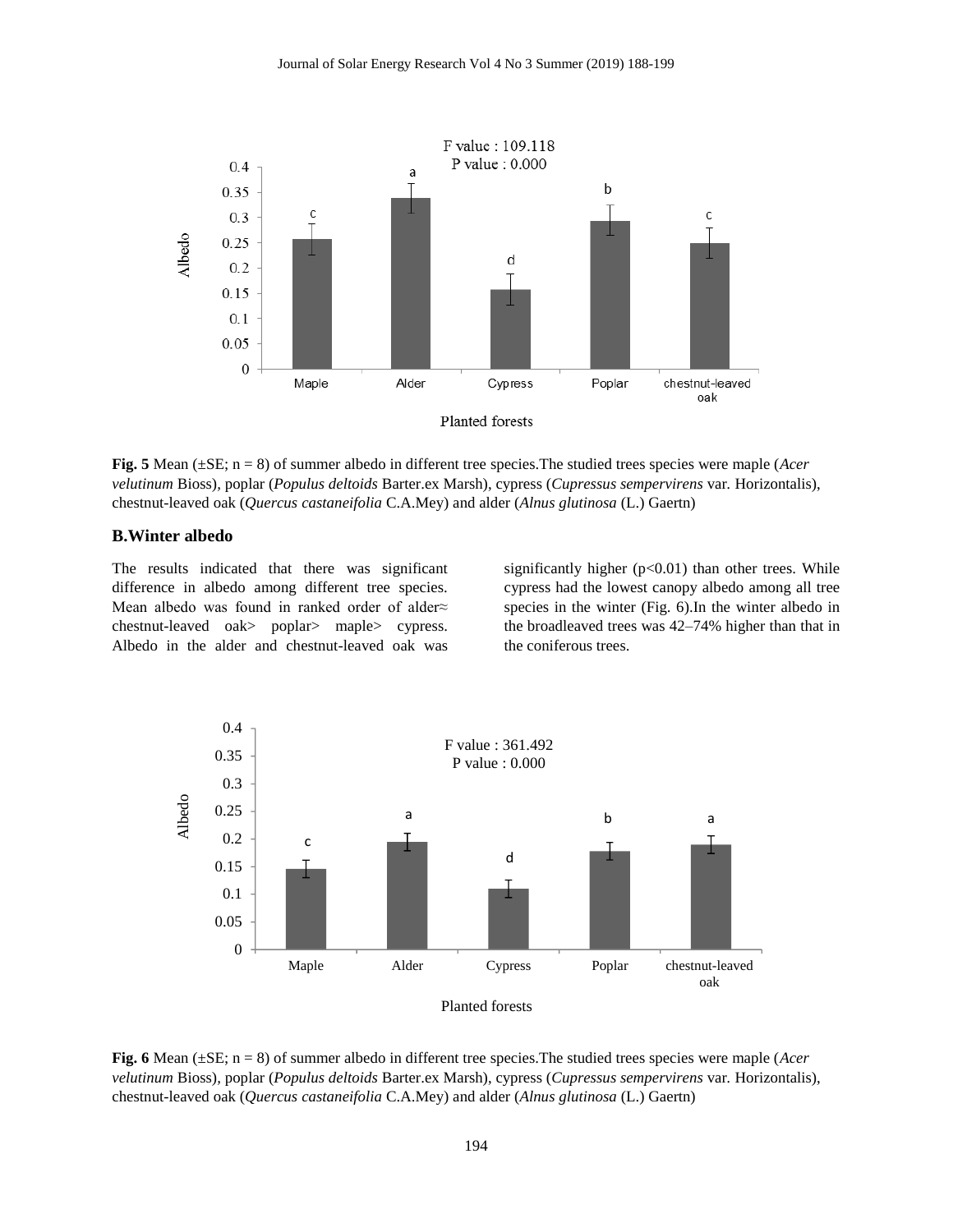# **C.Summer and winter albedo**

Seasonal variations of albedo indicated that winter albedo in all planted forests was lower than summer albedo (P≤0.05). In the summer and winter, alder in the summer had the highest albedo, and cypress in the winter had the lowest albedo (Fig. 7).



Planted Forests

**Fig. 7** Mean value of summer and winter albedo in plantation forests. The studied trees species were maple (*Acer velutinum* Bioss)*,* poplar (*Populus deltoids* Barter.ex Marsh), cypress (*Cupressus sempervirens* var*.* Horizontalis), chestnut-leaved oak (*Quercus castaneifolia* C.A.Mey) and alder (*Alnus glutinosa* (L.) Gaertn)

# **D. Ranking tree species based on TOPSIS technique**

The results of TOPSIS technique are presented in table 2. Alder with the maximum number in TOPSIS ranking, is the first tree species for forest development in this region. Based on the TOPSIS

analysis, overall ranking for the preference of species to develop the forested areas are alder, poplar, chestnut-leaved oak, maple and cypress respectively.

**Table 2** Ranking of the optimum forest tree species considering the summer and winter albedo in plantation forests (Chestnut-leaved oak, poplar, cypress, maple and alder)

| <b>Tree species</b> | Sum of the<br>ideal and nadir<br>alternatives | <b>Ideal</b><br>alternative<br>$(Si+)$ | <b>Nadir</b><br>alternative<br>$(Si-)$ | The distances<br>measured using<br>each criterion for<br>both ideal $(Si^*)$ and<br>nadir $(Si-)$ | <b>Priority</b> |
|---------------------|-----------------------------------------------|----------------------------------------|----------------------------------------|---------------------------------------------------------------------------------------------------|-----------------|
| <b>Alder</b>        | 0.381106                                      | 0.000                                  | 0.381106425                            |                                                                                                   |                 |
| <b>Poplar</b>       | 0.38157                                       | 0.087077448                            | 0.294492515                            | 0.771                                                                                             | 2               |
| Chestnut-leaved oak | 0.415729                                      | 0.150429146                            | 0.2653                                 | 0.638                                                                                             | 3               |
| <b>Maple</b>        | 0.383292                                      | 0.189116925                            | 0.194175                               | 0.506                                                                                             | $\overline{4}$  |
| <b>Cypress</b>      | 0.381106                                      | 0.381106425                            | 0.000                                  | 0.000                                                                                             | 5               |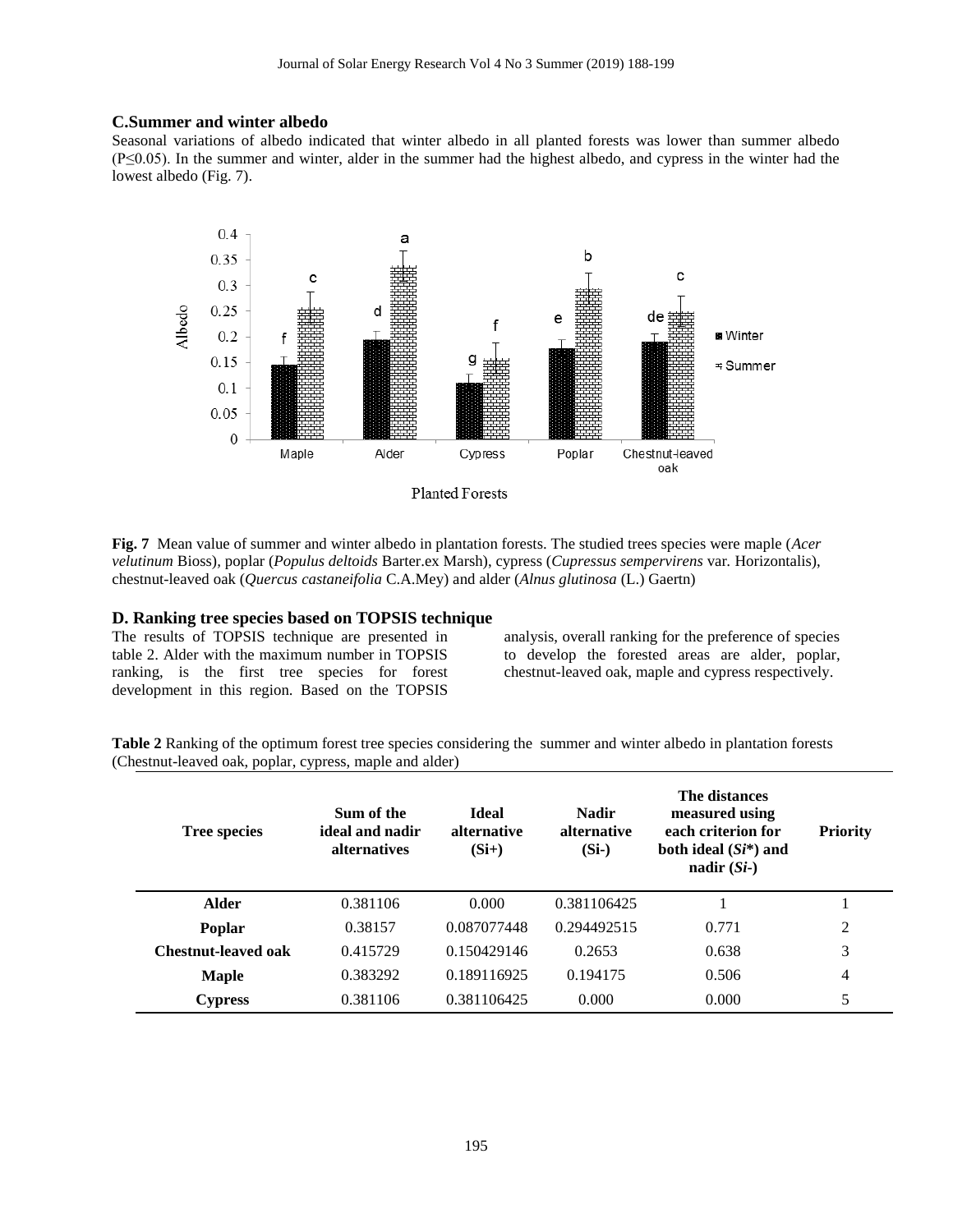# **4. Discussion**

Forest tree albedo is one of the most factors that influences local climate by exchanging the energy between forest and atmosphere, therefore for helping the environment to face climate change impacts, forest areas should be extended via plantation, afforestation and reforestation in large scale by means the most suitable tree species. These results were presented in the studies such as Ellison et al. 2017; Kuusinen et al. 2016; Scheidel 2016. In our study site, also, to extend forested areas, plantation and reforestation are performed by forest managers.

Albedo mainly changes according to land cover type, tree species composition and canopy structure (Mote 2008; Atlaskina et al. 2015; Bonan 2008; Kuusinen et al. 2014; Lutz and Howarth 2014; Atlaskina et al. 2015; Kuusinen et al. 2016), these results are in agreement with our results that demonstrated tree species type can change the forest albedo.

 Differences in reflectance properties among tree species are attributed to different tree species, for example, coniferous needles are often marked by a lower albedo than the leaves of broadleaved trees (Gates 1965; Williams 1991; Roberts et al. 2004; Lukeš et al. 2013). In our study albedo in the cypress was lower than albedo in broadleaved trees, that is reported in previous studies.

Deciduous broadleaved trees may be more effective in decreasing the surface temperature and cooling the the deciduous leaves of these tree species, this result supported the earlier research by Kuusinen et al. (2016). In addition, , the smaller change in summer albedo of broadleaved trees could be explained by the known difference between broadleaved and coniferous foliage: The foliage clumping in broadleaved trees is smaller than in needleleaved trees, where the needles are packed into shoots (Rautiainen and Stenberg 2005).

 Many studies indicated that change in forest albedo was larger in winter with snow covering than during the snow-free season (Ni and Woodcock 2000; Amiro et al. 2006; Bright et al. 2012; Lukeš et al. 2013; Kuusinen et al. 2014), but this result was not accordance to our study, because in our study site there was not enough snow cover in the winter, and therefore winter albedo was lower than summer albedo. Considering the importance of forests in modifying the effects of climate change, it is necessary to take systematic steps towards preserving forests. Unfortunately, the area of forests in the world is declining and would be replaced by plantation, local climate than the evergreen conifers (Anderson 2010; Eugster et al. 2000; Breuer et al. 2003; Jackson et al. 2008). Deciduous forests have a higher albedo than coniferous forest depending on the region. In this study, albedo in deciduous plantations was clearly higher than that in the evergreen needleleaved plantation in two seasons. This result is in agreement with Anderson (2010), Eugster et al. (2000), Breuer et al. (2003) and Jackson et al. (2008).

Some authors (e.g. Roberts et al. 2004; Lukeš et al. 2013; Hollinger et al. 2010) reported that the leaves of broadleaved deciduous tree species often have a higher single scattering albedo than the needles of coniferous species, therefor, higher albedo in broadleaved is attributed to higher single scattering.

 Albedo varies diurnally and seasonally due to the changing sun angle (Mathews,1984; Kotoda, 1986; Betts and Ball, 1997; Nilson et al. 2008; Niemi et al. 2012; Kuusinen et al. 2012; Kuusinen et al. 2014), seasonal variation in vegetation has been observed to affect forest reflectance or albedo. Our results indicated that winter albedo in all sites was lower than summer albedo. Of course, winter measurements were limited by short periods of sunlight.

Broadleaved trees have shown a smaller change in summer albedo, but they have shown differences between summer and winter albedo. In broadleaved stands, the decline in winter albedo also depended on reforestation and afforestation. Plantation is performed with native tree species which lead to regeneration of the forests. Tree species that are used in plantation can cause a warmer or cooler environment, depending on a number of factors that should be considered under global warming conditions.

 The most impotrtant silviculture operations that could have impacts on forest albedo, is improvement of tree species composition by selecting the best tree species for forest development. Forest structure and species composition influence albedo, managing forests to increase albedo is a potential means of maximizing the climate cooling effects of forests (Bright et al., 2014; Alkama and Cescatti, 2016; Naudts et al., 2016). There is an urgent need to understand how forest management practices change forest albedo, and how forest albedo and local climate are interconnected.

Nowadays, under global warming conditions, the strategy of tree species selection, have changed to mitigate the climate change impacts. Our results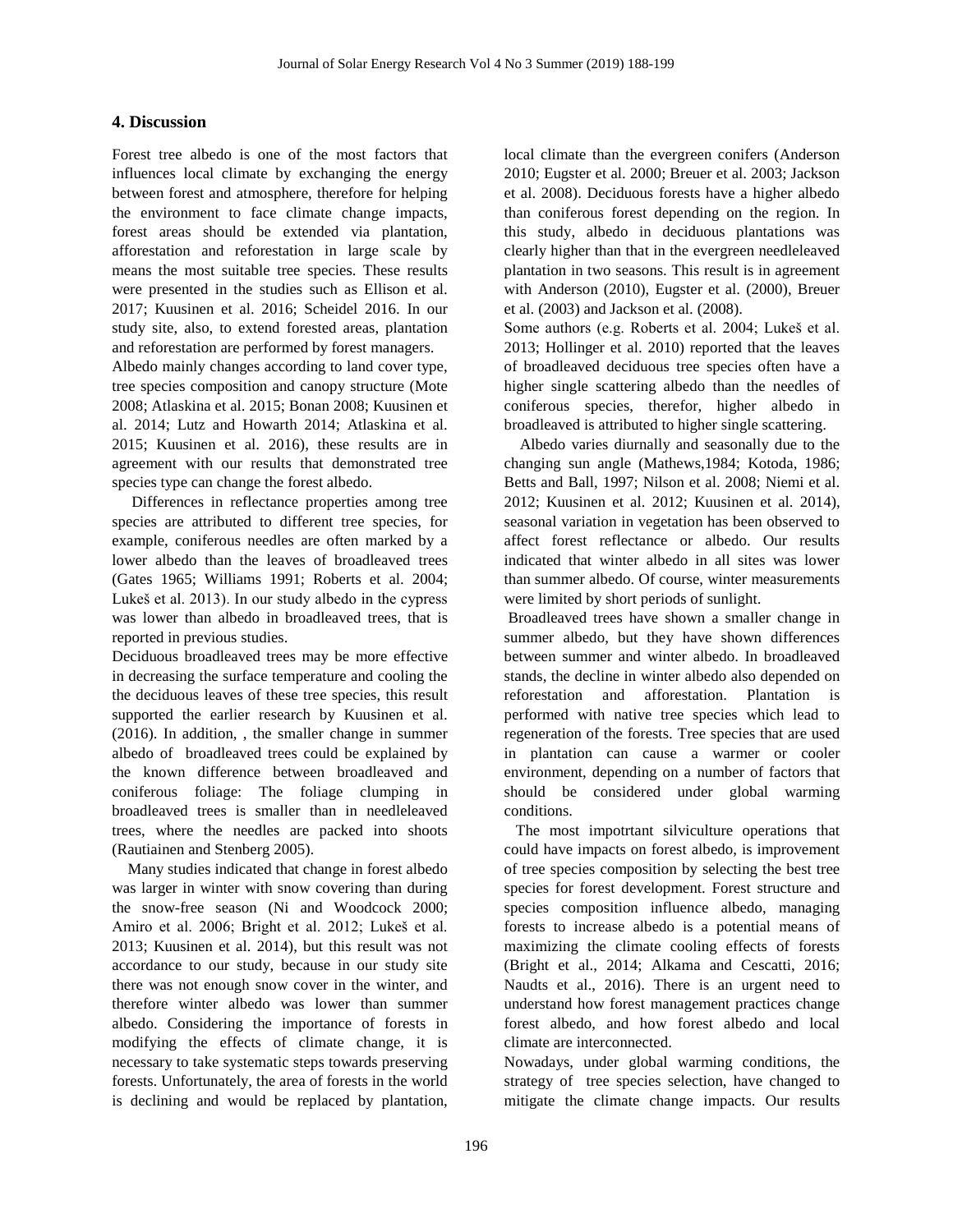demonstrated that considering the albedo, deciduous tree species may offer additional biophysical cooling effects compared to coniferous tree species and inter-species difference in climatic impacts is an important consideration for forest management decisions.

TOPSIS ranking proffers that in this region, coniferous such as cypress should not be used in plantation forests and broadleaf tree species such as alder, poplar, maple

# **5. Conclusions**

This study demonstrated that forest albedo under similar climate conditions is significantly influenced by tree species, in temperature broadleaf forests. On the other hand, a large part of the albedo variation in the forested landscape can be explained by tree species (conifers or broadleaf trees). Based on the results presented here, the most obvious way in which forest albedo can be controlled by silvicultural options is the choice of the optimal tree species. These findings can help to improve forest management activities, such as selection of tree species in plantation systems. This study is a demonstration of concept in showing that it is possible to estimate forest surface albedo from the ground level measurements. In this study we have measured the vertical albedo profiles of plantation forests canopy. The

#### **Confilict of interest statement**

The authors declare no conflict of interest.

## **References**

Angelsen A and Wertz-Kanounnikoff S (2008) What are the key design issues for REDD and the criteria for assessing options? In: Angelsen A. (ed.) Moving ahead with REDD: issues, options and implications, 11-22. CIFOR, Bogor, Indonesia.

Akhani H, Djamali M, Ghorbanalizade A, Ramezani E (2010) Plant biodiversity of Hyrcanian relict forests, in Iran: an overview of the flora, vegetation, palaeoecology and conservation. Pak. J. Bot., Special Issue (S.I. Ali Festschrift) 42: 231-258, 2010.

Amiro BD, Orchansky AL, Barr AG, Black TA, Chambers SD, Chapin FS, Goulden ML, Litvak M, Liu HP, McCaughey JH, McMillan A, Randerson JT (2006) The effect of post-fire stand age on boreal forest energy balance. Agric. For.Meteorol. 140, 41–50.

Anderson RG, Canadell JG. Randerson JT. Jackson RB. Hungate BA. Baldocchi DD (2010) Biophysical considerations in forestry for climate protection. Frontiers in Ecology and the Environment 9: 174-182. http://dx.doi.org/10.1890/090179

Atlaskina K, Berninger F, Leeuw G (2015) Satellite observations of changes in snow-covered land surface albedo during spring in the Northern Hemisphere.The Cryosphere Discuss., 9, 2745–2782, 2015.doi:10.5194/tcd-9-2745-2015

and chestnut-leaved oak could be used for developing the forest areas. Significant differences in the albedo among tree stands support the general hypothesis that albedo in broadleaf trees was lower than in the coniferous trees at temperature broadleaf forests.

advantages of in-situ albedometer measurements are the spatially explicit and temporally comprehensive albedo estimates. The findings of this study, suggest that reforestation with suitable native broadleaved trees such as alder have been proposed to rehabilitate degraded natural forests in the North Iran. Our results have important implications for climate-friendly forest management practices. Since the proportion of deciduous broadleaf trees is a strong predictor of albedo, stand-level albedo can be increased by enhancing proportion of deciduous broadleaf species in a stand. It is clear that the influence of tree species on canopy reflectance should be studied further, and forests with variable species compositions at different climatic conditions should be taken into consideration for mitigating the climate change consequences.

Alkama R, Cescatti A (2016) Biophysical climate impacts of recent changes in global forest cover, Science, 351(6273), 600-604. doi:10.1126/science.aac8083

Breuer L, Eckhardt K, Frede HG (2003) Plant parameter values for models in temperate climates, Ecol. Model., 169, 237–293.

Bonan GB (2008) Forests and climate change: forcings feedbacks, and the climate benefits of forests. Science 320, 1444–1449. doi:http://dx.doi.org/10.1126/ science.1155121

Baldocchi D, Falge E, Gu L (2001) FLUXNET: a new tool to study the temporal and spatial variability of ecosystem-scale carbon dioxide, water vapor and energy flux densities. Bulletin of the American Meteorological Society, 82, 2415–2434.

Bernier PY, Desjardins RL, Karimi-Zindashty Y, Worth D, Beaudoin A, Luo Y,Wang S (2011) Boreal lichen woodlands: a possible negative feedback to climatechange in eastern North America. Agric. For. Meteorol. 151, 521–528.

Betts AK, Ball JH (1997). Albedo over the boreal forest. Journal of Geophysical Research 102: 28901– 28909.http://dx.doi.org/10.1029/96JD03876

Bright RM, Antón-Fernóndes C, Astrup R, Cherubini F, Kvalevåg M, StrØmman AH, Peters GP (2014). Climate change implications of shifting forest management strategy in a boreal forest ecosystem of Norway. Global Change Biology 20: 607-621. http://dx.doi.org/10.1111/gcb.12451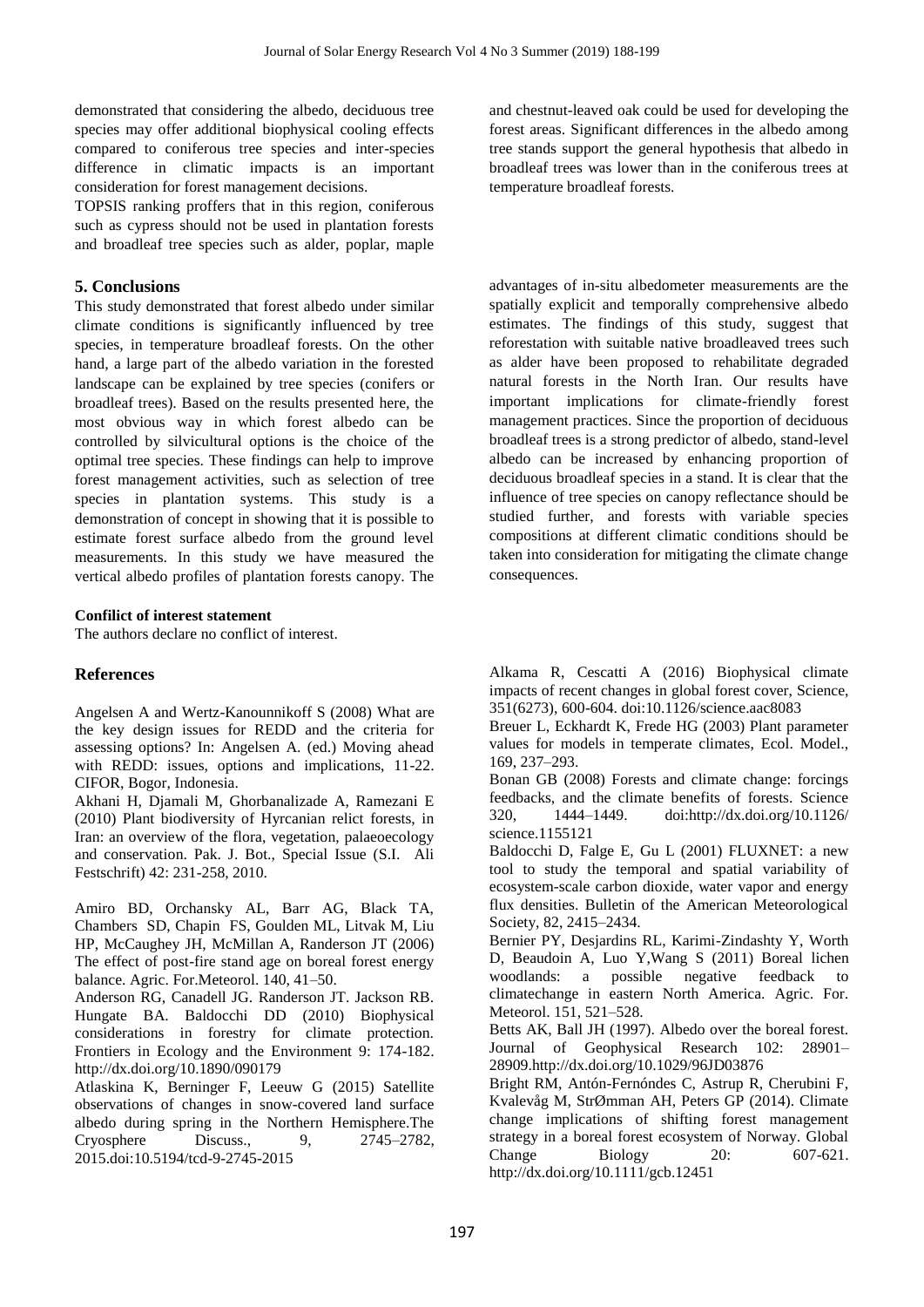Bright RM, Cherubini F, Strømman AH (2012) Climate impacts of bioenergy: inclusion of carbon cycle and albedo dynamics in life cycle impact assessment. Environ Impact Assess Rev 37:2–11. doi:10.1016/j.eiar.2012.01.002

Burakowski EA, Ollinger SV, Lepine L, Schaaf CB,Wang Z, Dibb JE, Hollinger DY, Kim J, Erb A, Martin M (2015) Spatial scaling of reflectance and surface albedo over a mixed-use,temperate forest

available data and feedbacks to climate. Global Change Biol. 6, 84–115.

Gates DM, Keegan HJ, Schleter JC, Weidner VR (1965) Spectral properties of plants. Applied Optics, 4, 11–20.

Haren RV, Oldenborgh GJ, Lenderink G, HazelegerW (2013) Evaluation of modeled changes in extreme precipitation in Europe and the Rhine basin. environ. Res. Lett.(8) 014053 (7pp).

Hesslerová P, Pokorný J, Brom J, Rejšková – Procházková (2013) Daily dynamics of radiation surface temperature of different land cover types in a temperate cultural landscape: Consequences for the local climate.Ecological Engineering.Volume 54, May 2013, Pages 145-154.doi.org/10.1016/j.ecoleng.2013.01.036

Hollinger DY, Ollinger SV, Richardson AD, Meyers TP, Dails DB, Martin ME, Scott NA, Arkebauer TJ, Baldocchi DD, Clark KL, Curtis PS, Davis KJ, Desai AR, Dragoni D, Goulden ML, Gu L, Katul GG, Pallardy SG, Paw KT, Schmid HP, Stoy PC, Suyker AE, Verma SB ( 2010) Albedo estimates for land surface models and support for a new paradigm based on foliage nitrogen concentration. Global Change Biology 16, 696–710.

Hwang C.L and Yoon K. (1981) Multiple Attribute Decision Making: Methods and Applications. Springer-Verlag, New York, 260 p.

Hovi A, Liang J, Korhonen L, Kobayashi H, Rautiainen M (2016) Quantifying the missing link between forest albedo and productivity in the boreal zone. Biogeosciences, 13, 6015–6030, 2016

Jackson RB, Randerson JT, Canadell JG, Anderson RG, Avissar R, Baldocchi DD, Bonan GB, Caldeira K, Diffenbaugh NS, Field CB, Hungate BA, Jobbagy EG, Kueppers LM, Nosetto MD, Pataki DE (2008) Protecting climate with forests. Environmental Research Letters.3 (4), 044006. http://dx.doi.org/10.1088/1748- 9326/3/4/044006

Kotoda K (1986) Estimation of river basin évapotranspiration,Environ. Res.CenterPap.,Univ. Tsukuba,1-6.

Kuusinen N, Kolari P, Levula J, Porcar-Castell A, Stenberg P, Berninger F (2012) Seasonal variation in boreal pine forest albedo and effects of canopy snow on forest reflectance. Agricultural and Forest Meteorology, 164, 53–60.

Kuusinen N, Lukeˇs P, Stenberg P, Levula J, Nikinmaa E, Berninger F., 2014. Measured and modelled albedos in Finnish boreal forest stands of different species, structure and understory. Ecological Modelling 284 (2014) 10–18. Kuusinen N, Stenberg P, Korhonen L, Rautiainen M, Tomppo E (2016) Structural factors driving boreal forest landscape during snow-covered periods. Remote Sensing of Environment 158 (2015) 465–477.

Ellison D, Cindy E, Bruno M, Bruno L, Caroline AS (2017) Trees, forests and water: Cool insights for a hot world. February 2017Global Environmental Change 43(51):51-61.

Doi :10.1016/j.gloenvcha.2017.01.002

Eugster W, Rouse WR, Pielke Sr, Mcfadden JP, Baldocchi DD, Kittel TGF (2000) Land-atmosphere energy exchange in Arctic tundra and boreal for-est: albedo in Finland. Remote Sensing of Environment 175 (2016) 43–51.

Kimes D S, Newcomb WW, Nelson R F, Schutt JB (1986) Directional reflectance distributions of a hardwood and pine forest canopy. IEEE Transactions on Geoscience and Remote Sensing, GE-24, 281–293.

Lukeš P, Stenberg P, Rautiainen M, M<sup>ottus</sup> M, Vanhatalo K(2013) Optical properties of leaves and needles for boreal tree species in Europe. Remote Sens. Lett. 4: 667–676. doi:10.1080/2150704X.2013.782112

Lutz DA, Howarth RB (2014) Valuing albedo as an ecosystem service: implications for forest management. Clim. Chang. 124 (1–2), 53–63. http://dx.doi.org/10.1007/ s10584-014-1109-0

Maes WH, Pashuysen T, Trabucco A,Veroustraete F, Muys B (2011) Does energy dissipation increase with ecosystem succession? Testing the ecosystem exergy theory combining theoretical simulations and thermal remote sensing

observations.https://doi.org/10.1016/j.ecolmodel.2011.08 .028Get

Mathews E (1984) Prescription of land-surface boundary conditions in GISS GCM II: A simple method based on fine resolution data bases. NASA Tech. Memo. 86096, June 1984, 21 pp.

Mote TL (2008) On the role of snow cover in depressing air temperature. Journal of Applied Meteorology and Climatology, 47, 2008–2022.

Manninen T, Stenberg P (2009) Simulation of the effect of snow covered forest floor on the total forest albedo. Agricultural and Forest Meteorology 149: 303-319.

Niemi K, Metsämäki S, Pulliainen J, Suokanerva H, Bötther K, Leppäranta M, Pellikka P (2012) The behavior of mast-borne spectra in a snow-covered boreal forest.Remote Sensing of Environment, 124, 551–563.

Nik H, Nik N (2015) Climate Change And The Risk Messages Of Environment: A Visual Social Semiotics Analysis Of The Malaysian And German Online NewspapersPublication date 2015/12/2

Ni W, Woodcock CE (2000) Effects of canopy structure and the presence of snow on the albedo of boreal conifer forests. J. Geophys. Res. 105, 11879–11888.

Nilson T, Suviste S, Lükk T, Eenmäe A, Suviste S, Lükk T, Seasonal AE (2008) Seasonal reflectance course of some forest types in Estonia from a series of Landsat TM and SPOT images and via simulation. Int. J. Remote Sens. 29, 5073–5091.

http://dx.doi.org/10.1080/01431160802167543 Naudts K, Chen Y, McGrath MJ, Ryder J,Valade A, Otto

J, Luyssaert S (2016) Europe's forest management did